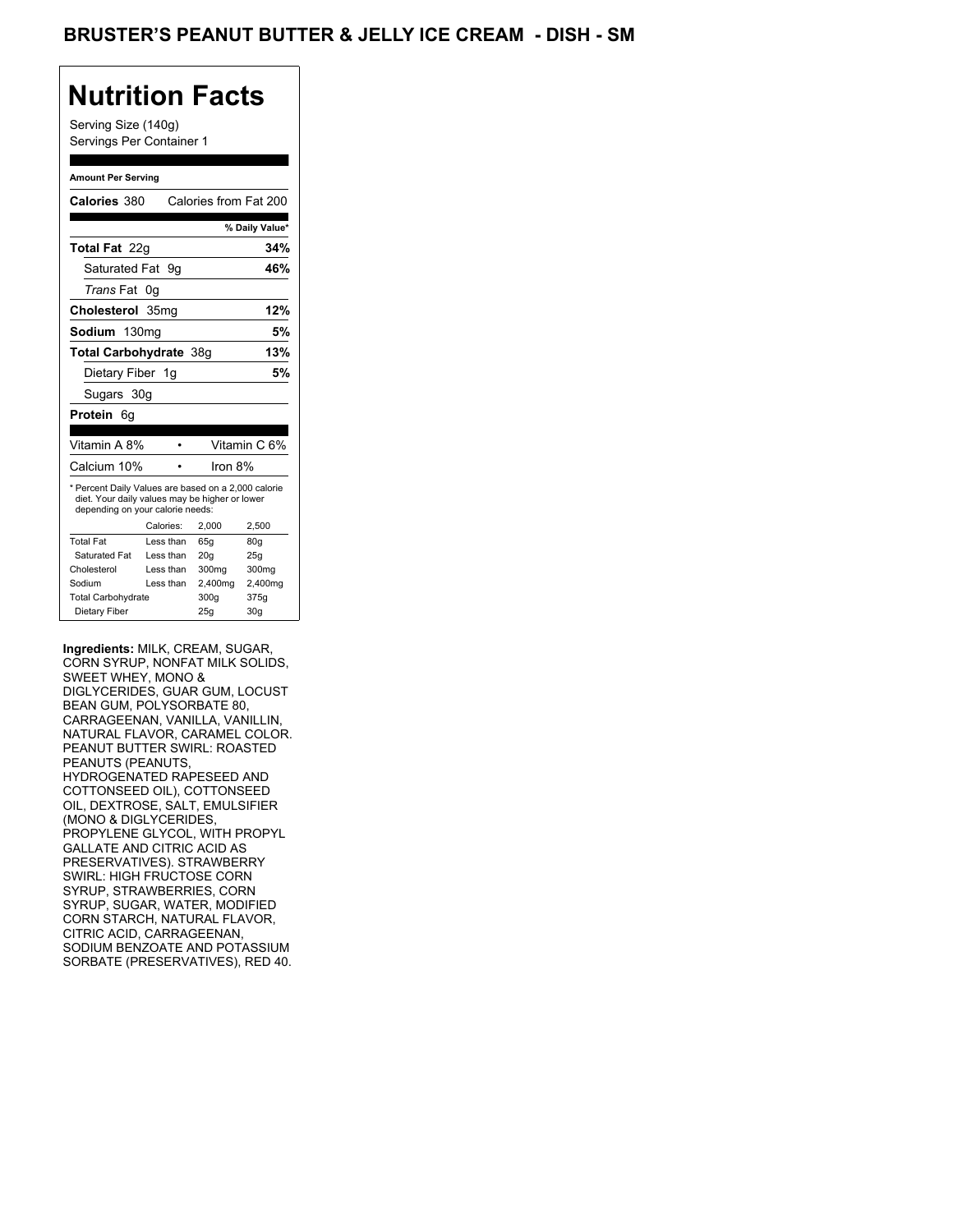## BRUSTER'S PEANUT BUTTER & JELLY ICE CREAM - DISH - REG

# Nutrition Facts

Serving Size (210g) Servings Per Container 1

### Amount Per Serving

| Calories 570                                                                                                                              |                  | Calories from Fat 300 |                |
|-------------------------------------------------------------------------------------------------------------------------------------------|------------------|-----------------------|----------------|
|                                                                                                                                           |                  |                       | % Daily Value* |
| Total Fat 33g                                                                                                                             |                  |                       | 51%            |
| Saturated Fat 14g                                                                                                                         |                  |                       | 69%            |
| Trans Fat 0q                                                                                                                              |                  |                       |                |
| Cholesterol                                                                                                                               | 55 <sub>mq</sub> |                       | 19%            |
| Sodium 190mg                                                                                                                              |                  |                       | 8%             |
| Total Carbohydrate 57g                                                                                                                    |                  |                       | 19%            |
| Dietary Fiber 2g                                                                                                                          |                  |                       | 7%             |
| Sugars 45g                                                                                                                                |                  |                       |                |
| Protein 10a                                                                                                                               |                  |                       |                |
| Vitamin A 15%                                                                                                                             |                  |                       | Vitamin C 8%   |
| Calcium 15%                                                                                                                               |                  | Iron 10%              |                |
| * Percent Daily Values are based on a 2,000 calorie<br>diet. Your daily values may be higher or lower<br>depending on your calorie needs: |                  |                       |                |
|                                                                                                                                           | Calories:        | 2.000                 | 2.500          |
| <b>Total Fat</b>                                                                                                                          | Less than        | 65q                   | 80q            |
| Saturated Fat                                                                                                                             | Less than        | 20q                   | 25q            |
| Cholesterol                                                                                                                               | Less than        | 300mg                 | 300mg          |
| Sodium                                                                                                                                    | Less than        | 2,400mg               | 2,400mg        |
| <b>Total Carbohydrate</b>                                                                                                                 |                  | 300g                  | 375g           |
| Dietary Fiber                                                                                                                             |                  | 25q                   | 30q            |

Ingredients: MILK, CREAM, SUGAR, CORN SYRUP, NONFAT MILK SOLIDS, SWEET WHEY, MONO & DIGLYCERIDES, GUAR GUM, LOCUST BEAN GUM, POLYSORBATE 80, CARRAGEENAN, VANILLA, VANILLIN, NATURAL FLAVOR, CARAMEL COLOR. PEANUT BUTTER SWIRL: ROASTED PEANUTS (PEANUTS, HYDROGENATED RAPESEED AND COTTONSEED OIL), COTTONSEED OIL, DEXTROSE, SALT, EMULSIFIER (MONO & DIGLYCERIDES, PROPYLENE GLYCOL, WITH PROPYL GALLATE AND CITRIC ACID AS PRESERVATIVES). STRAWBERRY SWIRL: HIGH FRUCTOSE CORN SYRUP, STRAWBERRIES, CORN SYRUP, SUGAR, WATER, MODIFIED CORN STARCH, NATURAL FLAVOR, CITRIC ACID, CARRAGEENAN, SODIUM BENZOATE AND POTASSIUM SORBATE (PRESERVATIVES), RED 40.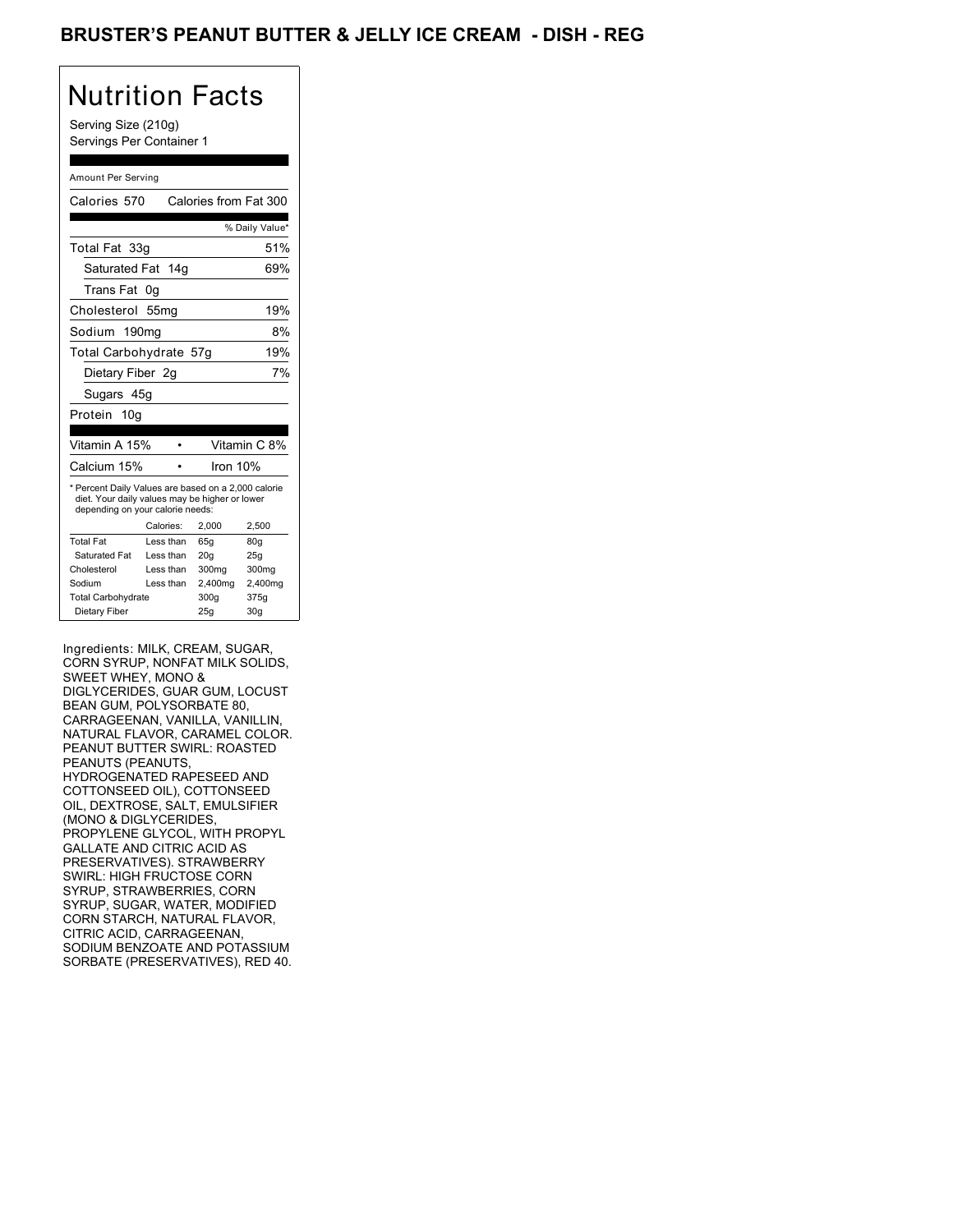## BRUSTER'S PEANUT BUTTER & JELLY ICE CREAM - DISH - LG

# Nutrition Facts

Serving Size (280g) Servings Per Container 1

#### Amount Per Serving

| Calories 750                                                                                                                              |                  | Calories from Fat 400 |                 |
|-------------------------------------------------------------------------------------------------------------------------------------------|------------------|-----------------------|-----------------|
|                                                                                                                                           |                  |                       |                 |
|                                                                                                                                           |                  |                       | % Daily Value*  |
| Total Fat 44g                                                                                                                             |                  |                       | 68%             |
| Saturated Fat 18g                                                                                                                         |                  |                       | 92%             |
| Trans Fat                                                                                                                                 | 0g               |                       |                 |
| Cholesterol                                                                                                                               | 75 <sub>mq</sub> |                       | 25%             |
| Sodium 260mg                                                                                                                              |                  |                       | 11%             |
| Total Carbohydrate 76g                                                                                                                    |                  |                       | 25%             |
| Dietary Fiber 2g                                                                                                                          |                  |                       | 10%             |
| Sugars 61g                                                                                                                                |                  |                       |                 |
| Protein<br>13a                                                                                                                            |                  |                       |                 |
|                                                                                                                                           |                  |                       |                 |
| Vitamin A 15%                                                                                                                             |                  |                       | Vitamin C 10%   |
| Calcium 25%                                                                                                                               |                  | Iron $15%$            |                 |
| * Percent Daily Values are based on a 2,000 calorie<br>diet. Your daily values may be higher or lower<br>depending on your calorie needs: |                  |                       |                 |
|                                                                                                                                           | Calories:        | 2,000                 | 2,500           |
| <b>Total Fat</b>                                                                                                                          | Less than        | 65g                   | 80g             |
| Saturated Fat                                                                                                                             | Less than        | 20q                   | 25g             |
| Cholesterol                                                                                                                               | Less than        | 300mg                 | 300mg           |
| Sodium                                                                                                                                    | Less than        | 2,400mg               | 2,400mg         |
| <b>Total Carbohydrate</b>                                                                                                                 |                  | 300q                  | 375g            |
| Dietary Fiber                                                                                                                             |                  | 25g                   | 30 <sub>g</sub> |

Ingredients: MILK, CREAM, SUGAR, CORN SYRUP, NONFAT MILK SOLIDS, SWEET WHEY, MONO & DIGLYCERIDES, GUAR GUM, LOCUST BEAN GUM, POLYSORBATE 80, CARRAGEENAN, VANILLA, VANILLIN, NATURAL FLAVOR, CARAMEL COLOR. PEANUT BUTTER SWIRL: ROASTED PEANUTS (PEANUTS, HYDROGENATED RAPESEED AND COTTONSEED OIL), COTTONSEED OIL, DEXTROSE, SALT, EMULSIFIER (MONO & DIGLYCERIDES, PROPYLENE GLYCOL, WITH PROPYL GALLATE AND CITRIC ACID AS PRESERVATIVES). STRAWBERRY SWIRL: HIGH FRUCTOSE CORN SYRUP, STRAWBERRIES, CORN SYRUP, SUGAR, WATER, MODIFIED CORN STARCH, NATURAL FLAVOR, CITRIC ACID, CARRAGEENAN, SODIUM BENZOATE AND POTASSIUM SORBATE (PRESERVATIVES), RED 40.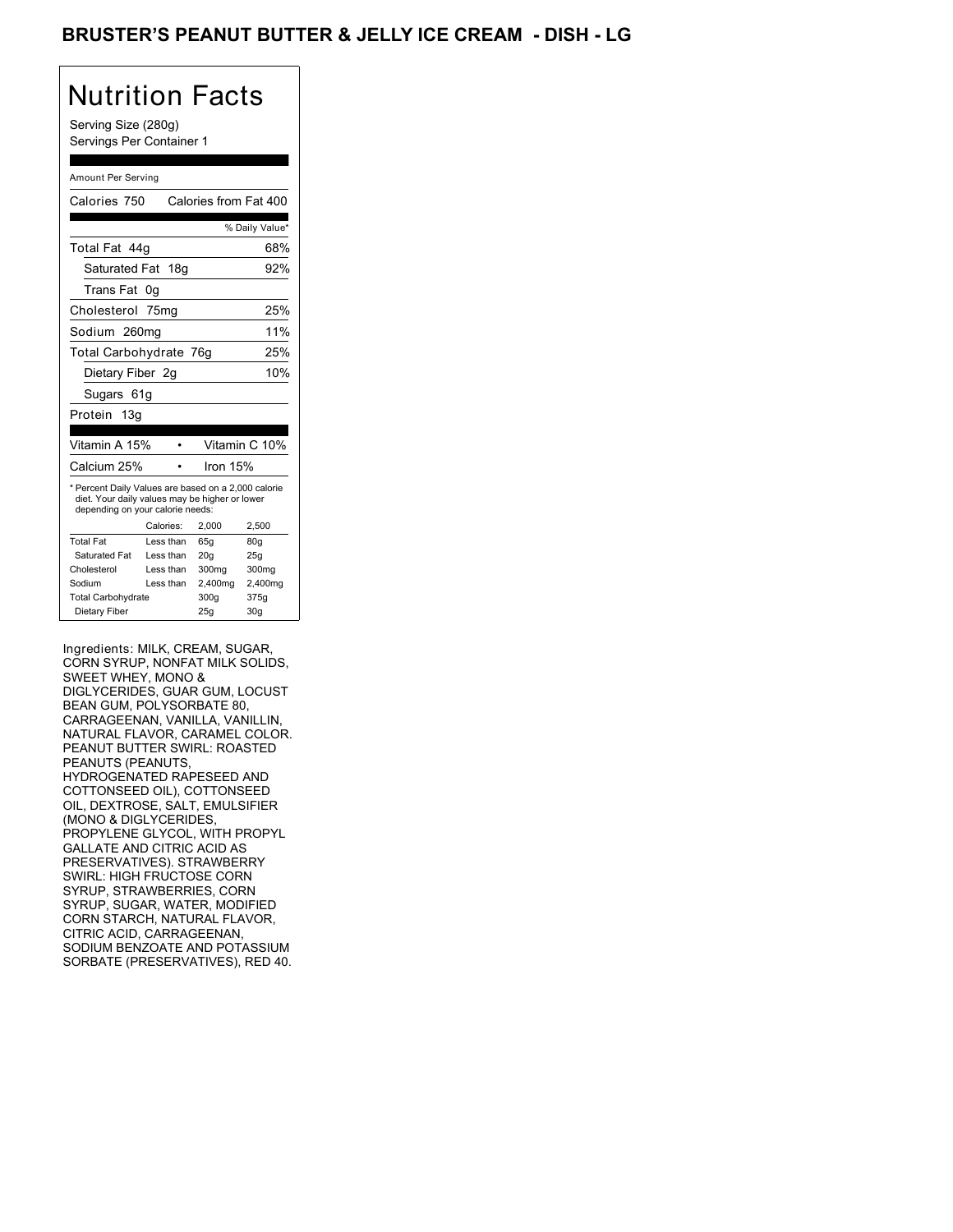## BRUSTER'S PEANUT BUTTER & JELLY ICE CREAM - SUGAR CONE - SM

# Nutrition Facts

Serving Size (153g) Servings Per Container 1

### Amount Per Serving

| Calories 430           | Calories from Fat 200                               |    |
|------------------------|-----------------------------------------------------|----|
|                        | % Daily Value*                                      |    |
| Total Fat 22g          | 35%                                                 |    |
| Saturated Fat 9q       | 46%                                                 |    |
| Trans Fat 0q           |                                                     |    |
| Cholesterol 35mg       | 12%                                                 |    |
| Sodium 150mg           |                                                     | 6% |
| Total Carbohydrate 50g | 17%                                                 |    |
| Dietary Fiber 1g       |                                                     | 5% |
| Sugars 33g             |                                                     |    |
| Protein 7q             |                                                     |    |
| Vitamin A 8%           | Vitamin C 6%                                        |    |
| Calcium 15%            | Iron $10%$                                          |    |
| diet.                  | * Percent Daily Values are based on a 2,000 calorie |    |

Ingredients: MILK, CREAM, SUGAR, CORN SYRUP, NONFAT MILK SOLIDS, SWEET WHEY, MONO & DIGLYCERIDES, GUAR GUM, LOCUST BEAN GUM, POLYSORBATE 80, CARRAGEENAN, VANILLA, VANILLIN, NATURAL FLAVOR, CARAMEL COLOR. PEANUT BUTTER SWIRL: ROASTED PEANUTS (PEANUTS, HYDROGENATED RAPESEED AND COTTONSEED OIL), COTTONSEED OIL, DEXTROSE, SALT, EMULSIFIER (MONO & DIGLYCERIDES, PROPYLENE GLYCOL, WITH PROPYL GALLATE AND CITRIC ACID AS PRESERVATIVES). STRAWBERRY SWIRL: HIGH FRUCTOSE CORN SYRUP, STRAWBERRIES, CORN SYRUP, SUGAR, WATER, MODIFIED CORN STARCH, NATURAL FLAVOR, CITRIC ACID, CARRAGEENAN, SODIUM BENZOATE AND POTASSIUM SORBATE (PRESERVATIVES), RED 40. SUGAR CONE: ENRICHED WHEAT FLOUR (ENRICHED WITH NIACIN, REDUCED IRON, THIAMIN MONONITRATE, RIBOFLAVIN, FOLIC ACID), TAPIOCA FLOUR, SUGAR, VEGETABLE SHORTENING (SOYBEAN AND/OR CANOLA OIL, MODIFIED PALM OIL, SOY LECITHIN, AND/OR PARTIALLY HYDROGENATED SOYBEAN OIL), OAT FIBER AND/OR VEGETABLE FIBER, SALT, CARAMEL COLOR, ARTIFICIAL FLAVOR, SOY LECITHIN.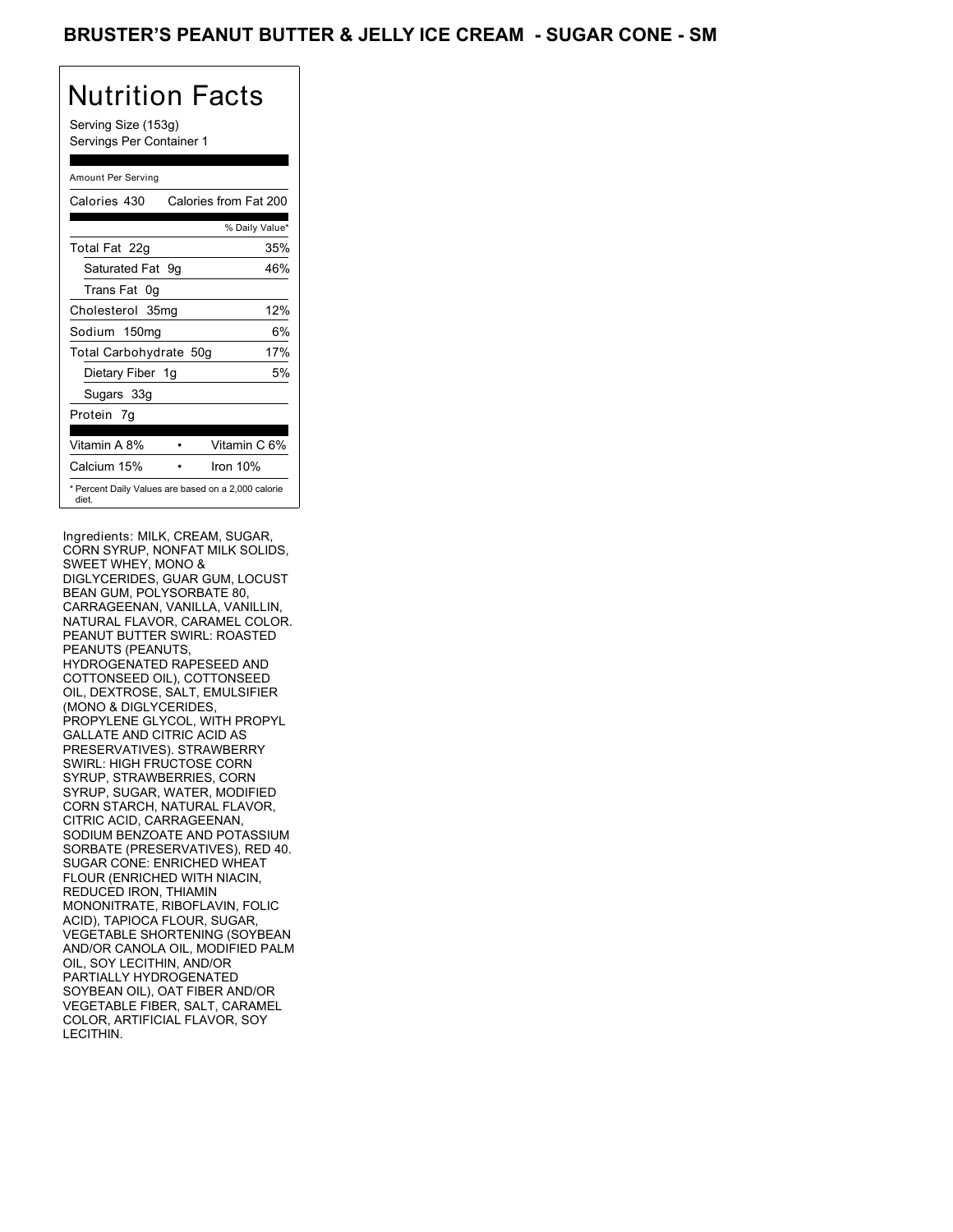## BRUSTER'S PEANUT BUTTER & JELLY ICE CREAM - SUGAR CONE - REG

# Nutrition Facts

Serving Size (223g) Servings Per Container 1

### Amount Per Serving

| Calories 620                                                 | Calories from Fat 300 |
|--------------------------------------------------------------|-----------------------|
|                                                              | % Daily Value*        |
| Total Fat 34g                                                | 52%                   |
| Saturated Fat 14g                                            | 69%                   |
| Trans Fat 0q                                                 |                       |
| Cholesterol 55mg                                             | 19%                   |
| Sodium 210mg                                                 | 9%                    |
| Total Carbohydrate 69g                                       | 23%                   |
| Dietary Fiber 2g                                             | 7%                    |
| Sugars 48g                                                   |                       |
| Protein 10g                                                  |                       |
| Vitamin A 15%                                                | Vitamin C 8%          |
| Calcium 20%                                                  | Iron 15%              |
| * Percent Daily Values are based on a 2,000 calorie<br>diet. |                       |

Ingredients: MILK, CREAM, SUGAR, CORN SYRUP, NONFAT MILK SOLIDS, SWEET WHEY, MONO & DIGLYCERIDES, GUAR GUM, LOCUST BEAN GUM, POLYSORBATE 80, CARRAGEENAN, VANILLA, VANILLIN, NATURAL FLAVOR, CARAMEL COLOR. PEANUT BUTTER SWIRL: ROASTED PEANUTS (PEANUTS, HYDROGENATED RAPESEED AND COTTONSEED OIL), COTTONSEED OIL, DEXTROSE, SALT, EMULSIFIER (MONO & DIGLYCERIDES, PROPYLENE GLYCOL, WITH PROPYL GALLATE AND CITRIC ACID AS PRESERVATIVES). STRAWBERRY SWIRL: HIGH FRUCTOSE CORN SYRUP, STRAWBERRIES, CORN SYRUP, SUGAR, WATER, MODIFIED CORN STARCH, NATURAL FLAVOR, CITRIC ACID, CARRAGEENAN, SODIUM BENZOATE AND POTASSIUM SORBATE (PRESERVATIVES), RED 40. SUGAR CONE: ENRICHED WHEAT FLOUR (ENRICHED WITH NIACIN, REDUCED IRON, THIAMIN MONONITRATE, RIBOFLAVIN, FOLIC ACID), TAPIOCA FLOUR, SUGAR, VEGETABLE SHORTENING (SOYBEAN AND/OR CANOLA OIL, MODIFIED PALM OIL, SOY LECITHIN, AND/OR PARTIALLY HYDROGENATED SOYBEAN OIL), OAT FIBER AND/OR VEGETABLE FIBER, SALT, CARAMEL COLOR, ARTIFICIAL FLAVOR, SOY LECITHIN.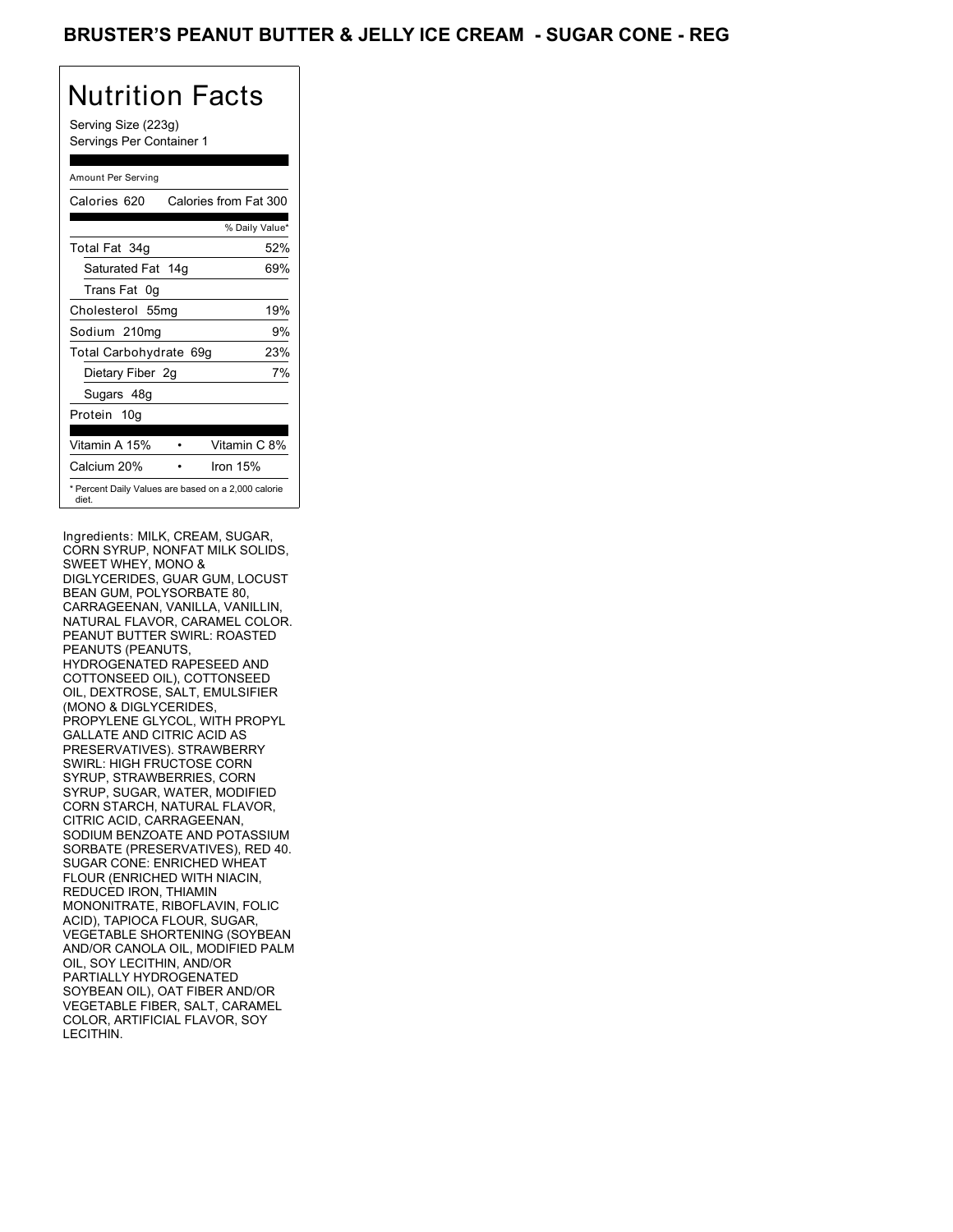## BRUSTER'S PEANUT BUTTER & JELLY ICE CREAM - SUGAR CONE - LG

## Nutrition Facts

Serving Size (293g) Servings Per Container 1

### Amount Per Serving

| Calories 810                                                 | Calories from Fat 400 |     |
|--------------------------------------------------------------|-----------------------|-----|
|                                                              | % Daily Value*        |     |
| Total Fat 45g                                                |                       | 69% |
| Saturated Fat 18g                                            |                       | 92% |
| Trans Fat 0q                                                 |                       |     |
| Cholesterol 75mg                                             |                       | 25% |
| Sodium 280mg                                                 |                       | 11% |
| Total Carbohydrate 88g                                       |                       | 29% |
| Dietary Fiber 2g                                             |                       | 10% |
| Sugars 64g                                                   |                       |     |
| Protein 13g                                                  |                       |     |
| Vitamin A 15%                                                | Vitamin C 10%         |     |
| Calcium 25%                                                  | Iron 15%              |     |
| * Percent Daily Values are based on a 2,000 calorie<br>diet. |                       |     |

Ingredients: MILK, CREAM, SUGAR, CORN SYRUP, NONFAT MILK SOLIDS, SWEET WHEY, MONO & DIGLYCERIDES, GUAR GUM, LOCUST BEAN GUM, POLYSORBATE 80, CARRAGEENAN, VANILLA, VANILLIN, NATURAL FLAVOR, CARAMEL COLOR. PEANUT BUTTER SWIRL: ROASTED PEANUTS (PEANUTS, HYDROGENATED RAPESEED AND COTTONSEED OIL), COTTONSEED OIL, DEXTROSE, SALT, EMULSIFIER (MONO & DIGLYCERIDES, PROPYLENE GLYCOL, WITH PROPYL GALLATE AND CITRIC ACID AS PRESERVATIVES). STRAWBERRY SWIRL: HIGH FRUCTOSE CORN SYRUP, STRAWBERRIES, CORN SYRUP, SUGAR, WATER, MODIFIED CORN STARCH, NATURAL FLAVOR, CITRIC ACID, CARRAGEENAN, SODIUM BENZOATE AND POTASSIUM SORBATE (PRESERVATIVES), RED 40. SUGAR CONE: ENRICHED WHEAT FLOUR (ENRICHED WITH NIACIN, REDUCED IRON, THIAMIN MONONITRATE, RIBOFLAVIN, FOLIC ACID), TAPIOCA FLOUR, SUGAR, VEGETABLE SHORTENING (SOYBEAN AND/OR CANOLA OIL, MODIFIED PALM OIL, SOY LECITHIN, AND/OR PARTIALLY HYDROGENATED SOYBEAN OIL), OAT FIBER AND/OR VEGETABLE FIBER, SALT, CARAMEL COLOR, ARTIFICIAL FLAVOR, SOY LECITHIN.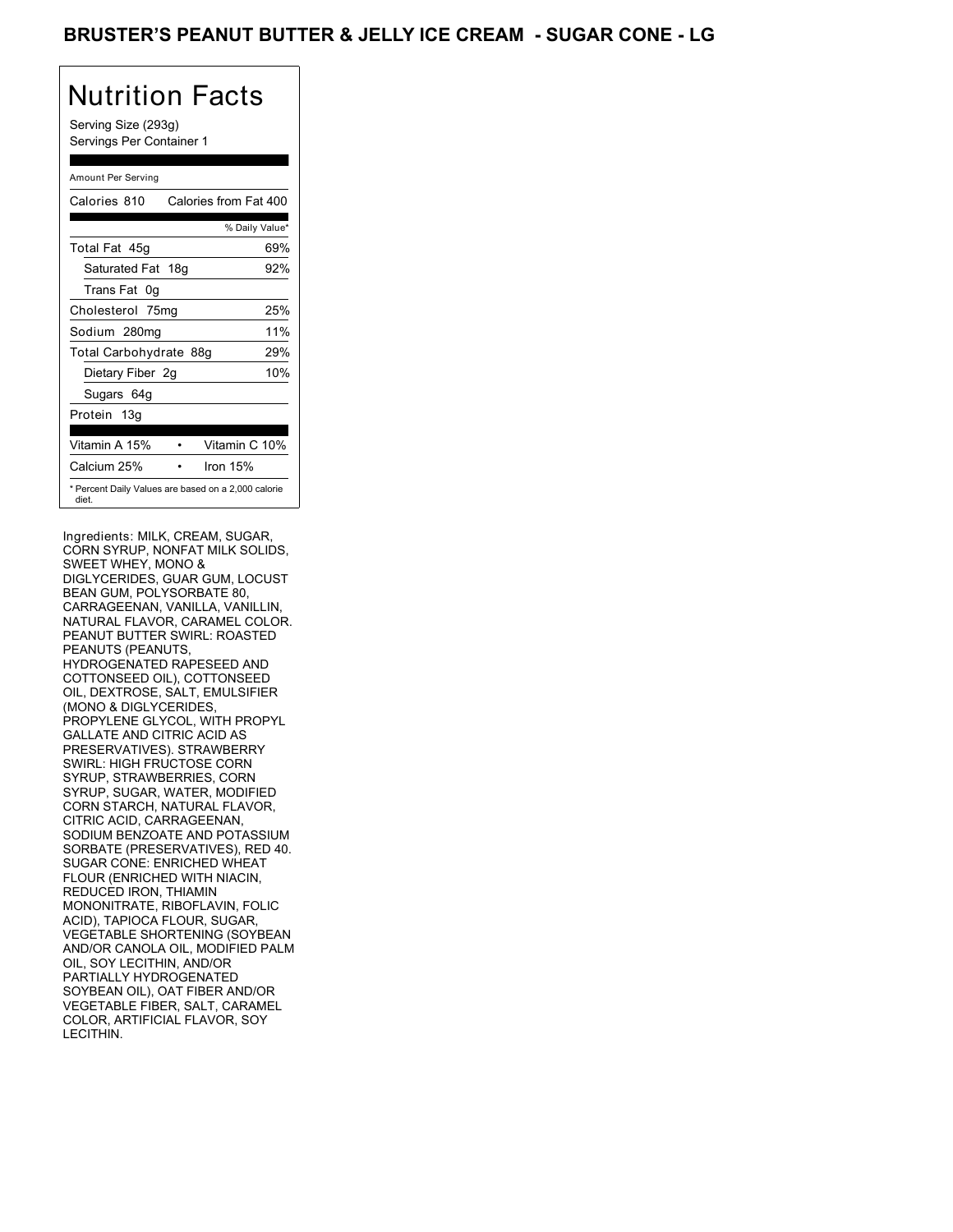## BRUSTER'S PEANUT BUTTER & JELLY ICE CREAM **- CAKE CONE - SM**

## Nutrition Facts

Serving Size (146g) Servings Per Container 1

### Amount Per Serving

| Calories 400           | Calories from Fat 200                               |
|------------------------|-----------------------------------------------------|
|                        | % Daily Value*                                      |
| Total Fat 22g          | 34%                                                 |
| Saturated Fat 9q       | 46%                                                 |
| Trans Fat 0q           |                                                     |
| Cholesterol 35mg       | 12%                                                 |
| Sodium 140mg           | 6%                                                  |
| Total Carbohydrate 43g | 14%                                                 |
| Dietary Fiber 1g       | 5%                                                  |
| Sugars 30g             |                                                     |
| Protein 7q             |                                                     |
| Vitamin A 8%           | Vitamin C 6%                                        |
| Calcium 10%            | Iron 10%                                            |
| diet.                  | * Percent Daily Values are based on a 2,000 calorie |

Ingredients: MILK, CREAM, SUGAR, CORN SYRUP, NONFAT MILK SOLIDS, SWEET WHEY, MONO & DIGLYCERIDES, GUAR GUM, LOCUST BEAN GUM, POLYSORBATE 80, CARRAGEENAN, VANILLA, VANILLIN, NATURAL FLAVOR, CARAMEL COLOR. PEANUT BUTTER SWIRL: ROASTED PEANUTS (PEANUTS, HYDROGENATED RAPESEED AND COTTONSEED OIL), COTTONSEED OIL, DEXTROSE, SALT, EMULSIFIER (MONO & DIGLYCERIDES, PROPYLENE GLYCOL, WITH PROPYL GALLATE AND CITRIC ACID AS PRESERVATIVES). STRAWBERRY SWIRL: HIGH FRUCTOSE CORN SYRUP, STRAWBERRIES, CORN SYRUP, SUGAR, WATER, MODIFIED CORN STARCH, NATURAL FLAVOR, CITRIC ACID, CARRAGEENAN, SODIUM BENZOATE AND POTASSIUM SORBATE (PRESERVATIVES), RED 40. CAKE CONE: ENRICHED WHEAT FLOUR (ENRICHED WITH NIACIN, REDUCED IRON, THIAMIN MONONITRATE, RIBOFLAVIN, FOLIC ACID), TAPIOCA FLOUR, SUGAR, VEGETABLE OIL SHORTENING (SOYBEAN AND/OR CANOLA OIL, MODIFIED PALM OIL, SOY LECITHIN, AND/OR PARTIALLY HYDROGENATED SOYBEAN OIL), LEAVENING (SODIUM BICARBONATE, AMMONIUM BICARBONATE), SALT, NATURAL FLAVOR, ANNATTO (VEGETABLE COLOR).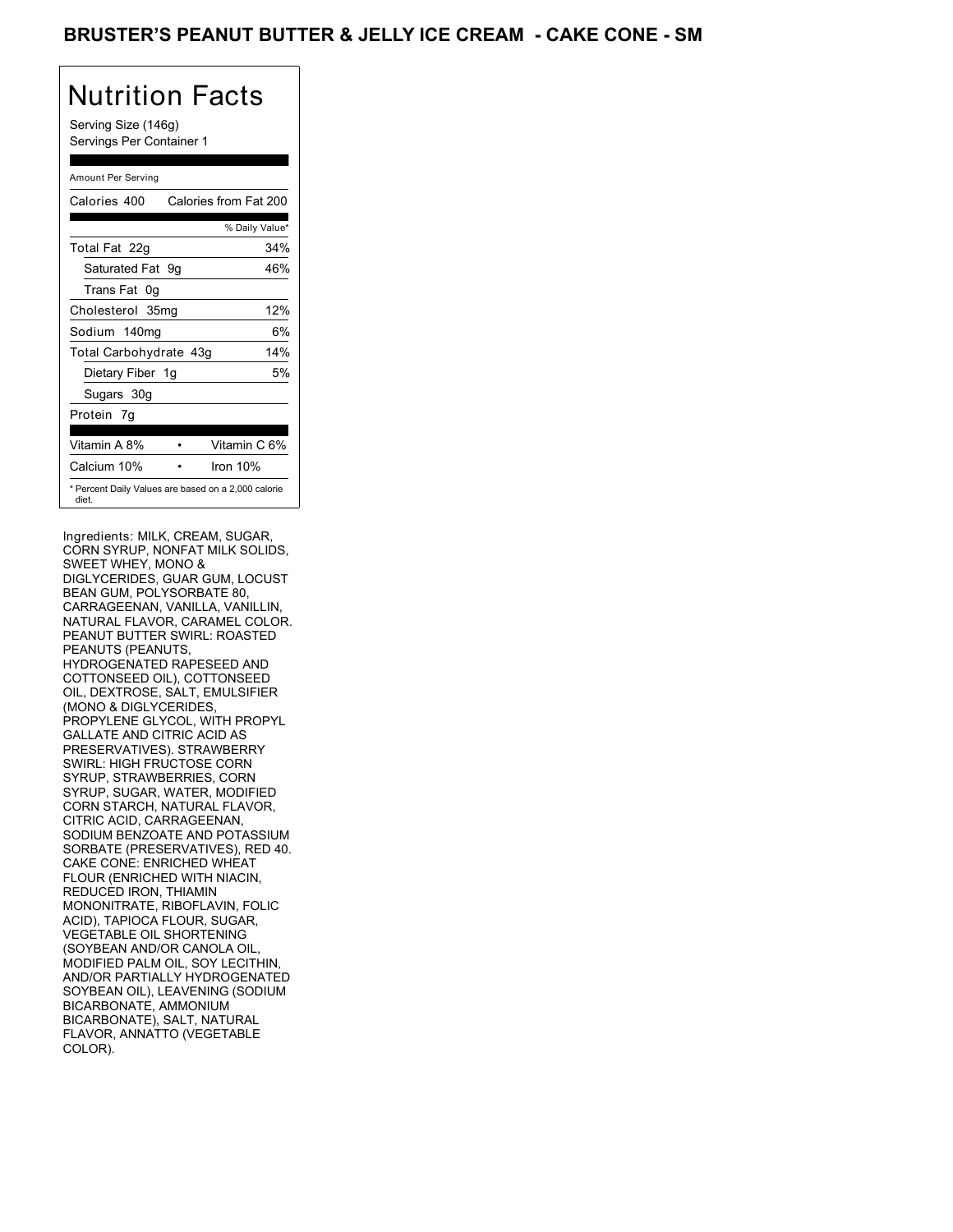## BRUSTER'S PEANUT BUTTER & JELLY ICE CREAM **- CAKE CONE - REG**

## Nutrition Facts

Serving Size (216g) Servings Per Container 1

### Amount Per Serving

| Calories 590                                                 | Calories from Fat 300 |
|--------------------------------------------------------------|-----------------------|
|                                                              | % Daily Value*        |
| Total Fat 33g                                                | 51%                   |
| Saturated Fat 14g                                            | 69%                   |
| Trans Fat 0q                                                 |                       |
| Cholesterol 55mg                                             | 19%                   |
| Sodium 200mg                                                 | 8%                    |
| Total Carbohydrate 62g                                       | 21%                   |
| Dietary Fiber 2g                                             | 7%                    |
| Sugars 46g                                                   |                       |
| Protein 10q                                                  |                       |
| Vitamin A 15%                                                | Vitamin C 8%          |
| Calcium 15%                                                  | Iron 15%              |
| * Percent Daily Values are based on a 2,000 calorie<br>diet. |                       |

Ingredients: MILK, CREAM, SUGAR, CORN SYRUP, NONFAT MILK SOLIDS, SWEET WHEY, MONO & DIGLYCERIDES, GUAR GUM, LOCUST BEAN GUM, POLYSORBATE 80, CARRAGEENAN, VANILLA, VANILLIN, NATURAL FLAVOR, CARAMEL COLOR. PEANUT BUTTER SWIRL: ROASTED PEANUTS (PEANUTS, HYDROGENATED RAPESEED AND COTTONSEED OIL), COTTONSEED OIL, DEXTROSE, SALT, EMULSIFIER (MONO & DIGLYCERIDES, PROPYLENE GLYCOL, WITH PROPYL GALLATE AND CITRIC ACID AS PRESERVATIVES). STRAWBERRY SWIRL: HIGH FRUCTOSE CORN SYRUP, STRAWBERRIES, CORN SYRUP, SUGAR, WATER, MODIFIED CORN STARCH, NATURAL FLAVOR, CITRIC ACID, CARRAGEENAN, SODIUM BENZOATE AND POTASSIUM SORBATE (PRESERVATIVES), RED 40. CAKE CONE: ENRICHED WHEAT FLOUR (ENRICHED WITH NIACIN, REDUCED IRON, THIAMIN MONONITRATE, RIBOFLAVIN, FOLIC ACID), TAPIOCA FLOUR, SUGAR, VEGETABLE OIL SHORTENING (SOYBEAN AND/OR CANOLA OIL, MODIFIED PALM OIL, SOY LECITHIN, AND/OR PARTIALLY HYDROGENATED SOYBEAN OIL), LEAVENING (SODIUM BICARBONATE, AMMONIUM BICARBONATE), SALT, NATURAL FLAVOR, ANNATTO (VEGETABLE COLOR).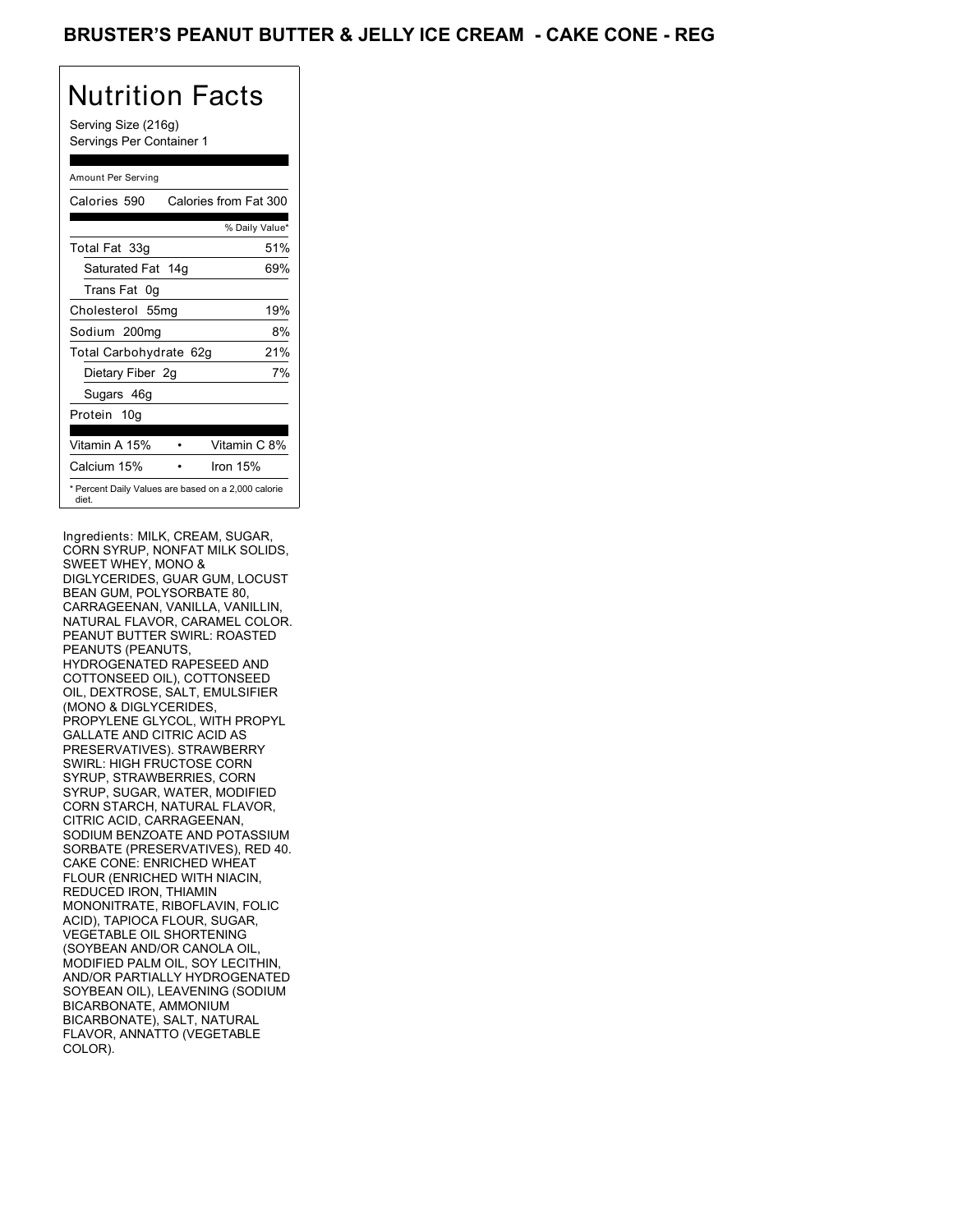## BRUSTER'S PEANUT BUTTER & JELLY ICE CREAM - CAKE CONE - LG

## Nutrition Facts

Serving Size (286g) Servings Per Container 1

### Amount Per Serving

| Calories 780                                                 | Calories from Fat 400 |     |
|--------------------------------------------------------------|-----------------------|-----|
|                                                              | % Daily Value*        |     |
| Total Fat 44q                                                |                       | 68% |
| Saturated Fat 18g                                            |                       | 92% |
| Trans Fat 0q                                                 |                       |     |
| Cholesterol 75mg                                             |                       | 25% |
| Sodium 270mg                                                 |                       | 11% |
| Total Carbohydrate 81g                                       |                       | 27% |
| Dietary Fiber 2g                                             |                       | 10% |
| Sugars 61g                                                   |                       |     |
| Protein 13g                                                  |                       |     |
| Vitamin A 15%                                                | Vitamin C 10%         |     |
| Calcium 25%                                                  | Iron 15%              |     |
| * Percent Daily Values are based on a 2,000 calorie<br>diet. |                       |     |

Ingredients: MILK, CREAM, SUGAR, CORN SYRUP, NONFAT MILK SOLIDS, SWEET WHEY, MONO & DIGLYCERIDES, GUAR GUM, LOCUST BEAN GUM, POLYSORBATE 80, CARRAGEENAN, VANILLA, VANILLIN, NATURAL FLAVOR, CARAMEL COLOR. PEANUT BUTTER SWIRL: ROASTED PEANUTS (PEANUTS, HYDROGENATED RAPESEED AND COTTONSEED OIL), COTTONSEED OIL, DEXTROSE, SALT, EMULSIFIER (MONO & DIGLYCERIDES, PROPYLENE GLYCOL, WITH PROPYL GALLATE AND CITRIC ACID AS PRESERVATIVES). STRAWBERRY SWIRL: HIGH FRUCTOSE CORN SYRUP, STRAWBERRIES, CORN SYRUP, SUGAR, WATER, MODIFIED CORN STARCH, NATURAL FLAVOR, CITRIC ACID, CARRAGEENAN, SODIUM BENZOATE AND POTASSIUM SORBATE (PRESERVATIVES), RED 40. CAKE CONE: ENRICHED WHEAT FLOUR (ENRICHED WITH NIACIN, REDUCED IRON, THIAMIN MONONITRATE, RIBOFLAVIN, FOLIC ACID), TAPIOCA FLOUR, SUGAR, VEGETABLE OIL SHORTENING (SOYBEAN AND/OR CANOLA OIL, MODIFIED PALM OIL, SOY LECITHIN, AND/OR PARTIALLY HYDROGENATED SOYBEAN OIL), LEAVENING (SODIUM BICARBONATE, AMMONIUM BICARBONATE), SALT, NATURAL FLAVOR, ANNATTO (VEGETABLE COLOR).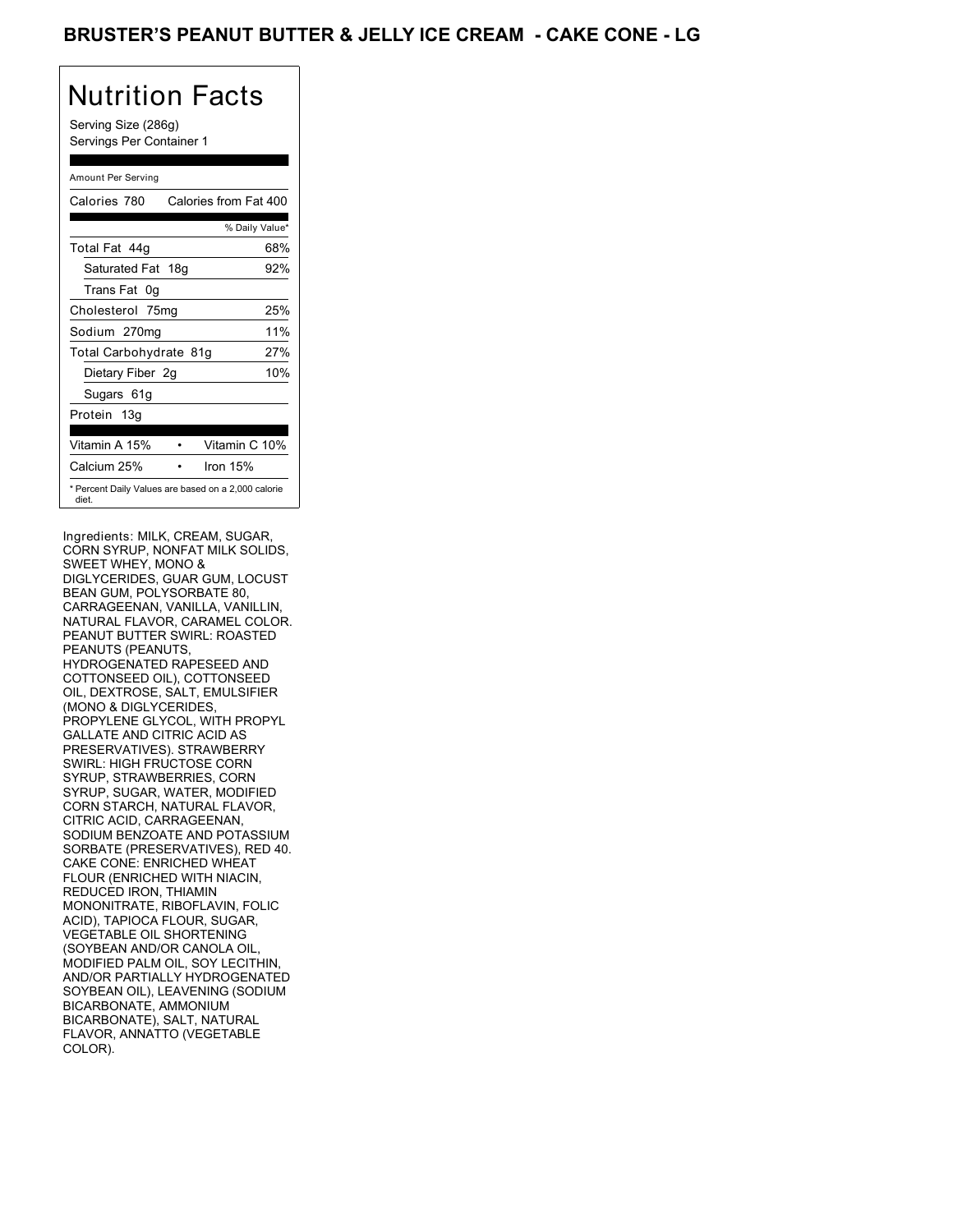## BRUSTER'S PEANUT BUTTER & JELLY ICE CREAM - WAFFLE CONE - SM

## Nutrition Facts

Serving Size (170g) Servings Per Container 1

### Amount Per Serving

| Calories 500                                                 | Calories from Fat 230 |
|--------------------------------------------------------------|-----------------------|
|                                                              | % Daily Value*        |
| Total Fat 25g                                                | 39%                   |
| Saturated Fat 10g                                            | 50%                   |
| Trans Fat 0q                                                 |                       |
| Cholesterol 45mg                                             | 15%                   |
| Sodium 130mg                                                 | 5%                    |
| Total Carbohydrate 61g                                       | 20%                   |
| Dietary Fiber 1g                                             | 5%                    |
| Sugars 41g                                                   |                       |
| Protein 8q                                                   |                       |
| Vitamin A 8%                                                 | Vitamin C 6%          |
| Calcium 10%                                                  | Iron 10%              |
| * Percent Daily Values are based on a 2,000 calorie<br>diet. |                       |

Ingredients: MILK, CREAM, SUGAR, CORN SYRUP, NONFAT MILK SOLIDS, SWEET WHEY, MONO & DIGLYCERIDES, GUAR GUM, LOCUST BEAN GUM, POLYSORBATE 80, CARRAGEENAN, VANILLA, VANILLIN, NATURAL FLAVOR, CARAMEL COLOR. PEANUT BUTTER SWIRL: ROASTED PEANUTS (PEANUTS, HYDROGENATED RAPESEED AND COTTONSEED OIL), COTTONSEED OIL, DEXTROSE, SALT, EMULSIFIER (MONO & DIGLYCERIDES, PROPYLENE GLYCOL, WITH PROPYL GALLATE AND CITRIC ACID AS PRESERVATIVES). STRAWBERRY SWIRL: HIGH FRUCTOSE CORN SYRUP, STRAWBERRIES, CORN SYRUP, SUGAR, WATER, MODIFIED CORN STARCH, NATURAL FLAVOR, CITRIC ACID, CARRAGEENAN, SODIUM BENZOATE AND POTASSIUM SORBATE (PRESERVATIVES), RED 40. WAFFLE CONE: ENRICHED BLEACHED WHEAT FLOUR (ENRICHED WITH NIACIN, REDUCED IRON, THIAMIN MONONITRATE, RIBOFLAVIN, FOLIC ACID), SUGAR, VEGETABLE SHORTENING (PARTIALLY HYDROGENATED SOYBEAN AND COTTONSEED OILS), WHOLE EGG, ARTIFICIAL FLAVOR (INCLUDING MALTODEXTRIN, MODIFIED CORNSTARCH, BUTTER, BUTTERMILK), DEXTROSE, SOY LECITHIN, ARTIFICIAL VANILLA FLAVOR.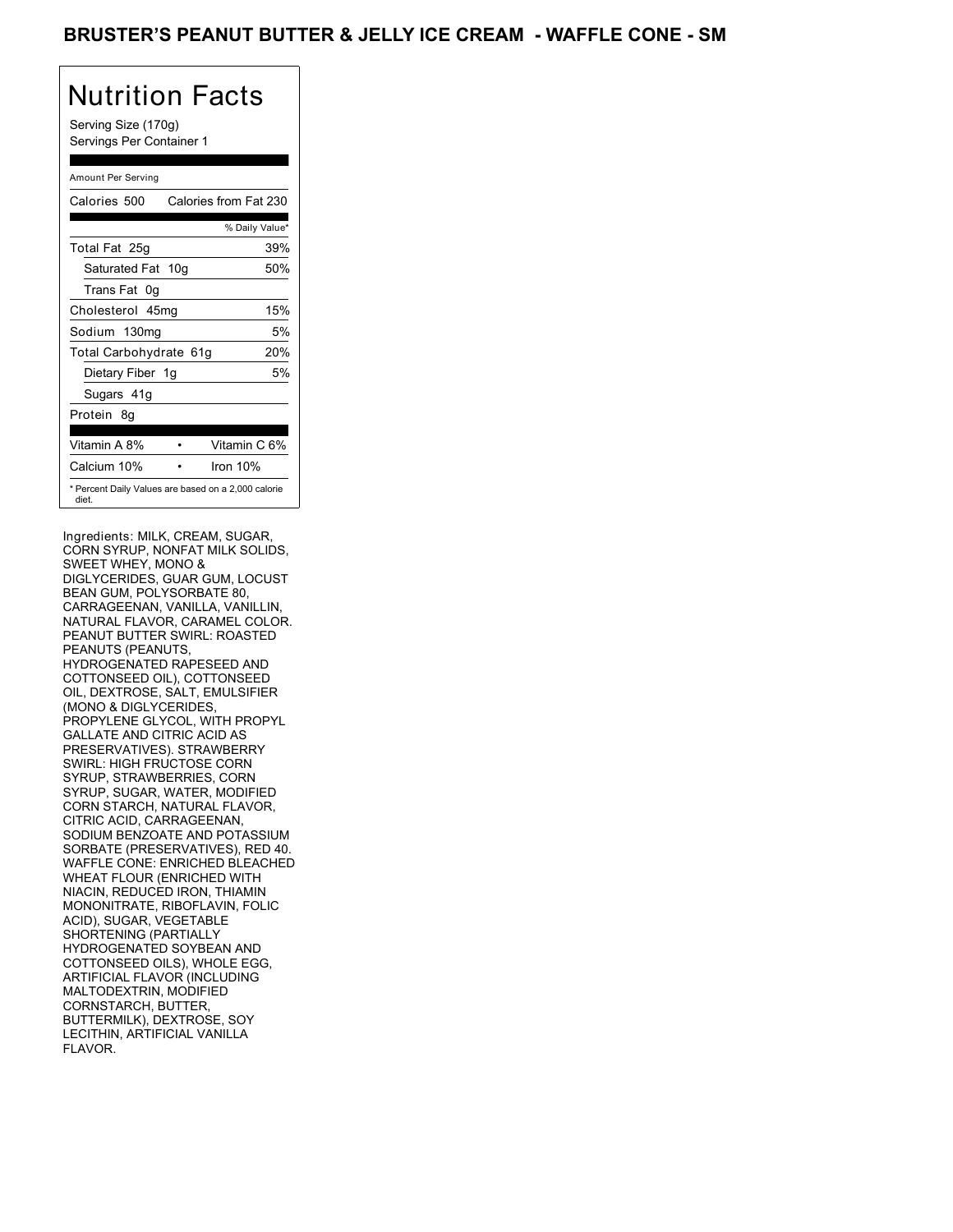## BRUSTER'S PEANUT BUTTER & JELLY ICE CREAM - WAFFLE CONE - REG

## Nutrition Facts

Serving Size (240g) Servings Per Container 1

### Amount Per Serving

| Calories 690                                                 | Calories from Fat 330 |
|--------------------------------------------------------------|-----------------------|
|                                                              | % Daily Value*        |
| Total Fat 36g                                                | 56%                   |
| Saturated Fat 15g                                            | 73%                   |
| Trans Fat 0q                                                 |                       |
| Cholesterol 65mg                                             | 21%                   |
| Sodium 190mg                                                 | 8%                    |
| Total Carbohydrate 80g                                       | 27%                   |
| Dietary Fiber 2g                                             | 7%                    |
| Sugars 56g                                                   |                       |
| Protein 11g                                                  |                       |
| Vitamin A 15%                                                | Vitamin C 8%          |
| Calcium 15%                                                  | Iron 15%              |
| * Percent Daily Values are based on a 2,000 calorie<br>diet. |                       |

Ingredients: MILK, CREAM, SUGAR, CORN SYRUP, NONFAT MILK SOLIDS, SWEET WHEY, MONO & DIGLYCERIDES, GUAR GUM, LOCUST BEAN GUM, POLYSORBATE 80, CARRAGEENAN, VANILLA, VANILLIN, NATURAL FLAVOR, CARAMEL COLOR. PEANUT BUTTER SWIRL: ROASTED PEANUTS (PEANUTS, HYDROGENATED RAPESEED AND COTTONSEED OIL), COTTONSEED OIL, DEXTROSE, SALT, EMULSIFIER (MONO & DIGLYCERIDES, PROPYLENE GLYCOL, WITH PROPYL GALLATE AND CITRIC ACID AS PRESERVATIVES). STRAWBERRY SWIRL: HIGH FRUCTOSE CORN SYRUP, STRAWBERRIES, CORN SYRUP, SUGAR, WATER, MODIFIED CORN STARCH, NATURAL FLAVOR, CITRIC ACID, CARRAGEENAN, SODIUM BENZOATE AND POTASSIUM SORBATE (PRESERVATIVES), RED 40. WAFFLE CONE: ENRICHED BLEACHED WHEAT FLOUR (ENRICHED WITH NIACIN, REDUCED IRON, THIAMIN MONONITRATE, RIBOFLAVIN, FOLIC ACID), SUGAR, VEGETABLE SHORTENING (PARTIALLY HYDROGENATED SOYBEAN AND COTTONSEED OILS), WHOLE EGG, ARTIFICIAL FLAVOR (INCLUDING MALTODEXTRIN, MODIFIED CORNSTARCH, BUTTER, BUTTERMILK), DEXTROSE, SOY LECITHIN, ARTIFICIAL VANILLA FLAVOR.